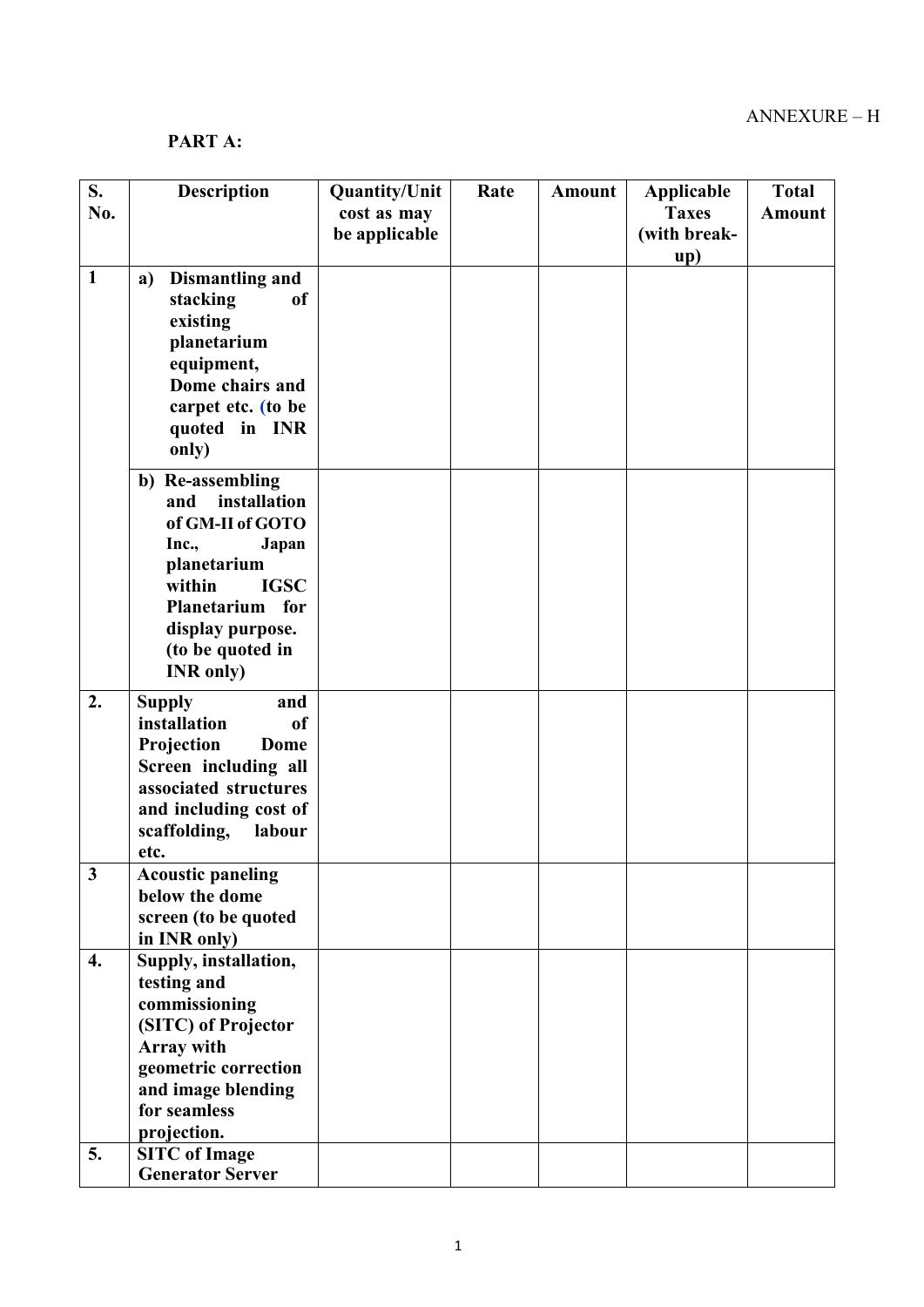|     | networked with                |  |  |  |
|-----|-------------------------------|--|--|--|
|     | Image generator               |  |  |  |
|     | workstations.                 |  |  |  |
| 6.  | <b>SITC</b> of Interactive    |  |  |  |
|     | planetarium and               |  |  |  |
|     | <b>Fulldome</b>               |  |  |  |
|     | configurator and              |  |  |  |
|     | playback software             |  |  |  |
| 7.  | <b>SITC of Show</b>           |  |  |  |
|     | control system                |  |  |  |
| 8.  | <b>SITC of Automatic</b>      |  |  |  |
|     | <b>Calibration and</b>        |  |  |  |
|     | alignment system              |  |  |  |
| 9.  | <b>SITC</b> of Integrated     |  |  |  |
|     | 5.1 surround sound            |  |  |  |
|     | system (to be quoted          |  |  |  |
|     | in INR only)                  |  |  |  |
| 10. | <b>SITC of U.P.S</b>          |  |  |  |
|     | system with parallel          |  |  |  |
|     | redundancy with 30            |  |  |  |
|     | minute backup                 |  |  |  |
|     | including electrical          |  |  |  |
|     | panel for                     |  |  |  |
|     | distribution of power         |  |  |  |
|     | to the installed              |  |  |  |
|     | equipment. (to be             |  |  |  |
|     | quoted in INR only)           |  |  |  |
| 11. | <b>Seating Arrangement</b>    |  |  |  |
|     | Supply,<br>a)                 |  |  |  |
|     | fabrication<br>and            |  |  |  |
|     | installation<br><sub>of</sub> |  |  |  |
|     | tubular<br>structure          |  |  |  |
|     | seating<br>for<br>new         |  |  |  |
|     | with<br>layout                |  |  |  |
|     | enhanced leg space            |  |  |  |
|     | covering the<br>and           |  |  |  |
|     | with<br>38<br>structure       |  |  |  |
|     | plywood<br>mm                 |  |  |  |
|     | (marine<br>grade,             |  |  |  |
|     | water proof, termite          |  |  |  |
|     | resistant<br>and fire         |  |  |  |
|     | retardant) with all           |  |  |  |
|     | required<br>fasteners         |  |  |  |
|     | and<br>structural             |  |  |  |
|     | materials<br>for              |  |  |  |
|     | complete<br>finished          |  |  |  |
|     | floor suitable for            |  |  |  |
|     | installation of chairs        |  |  |  |
|     | and laying of carpet.         |  |  |  |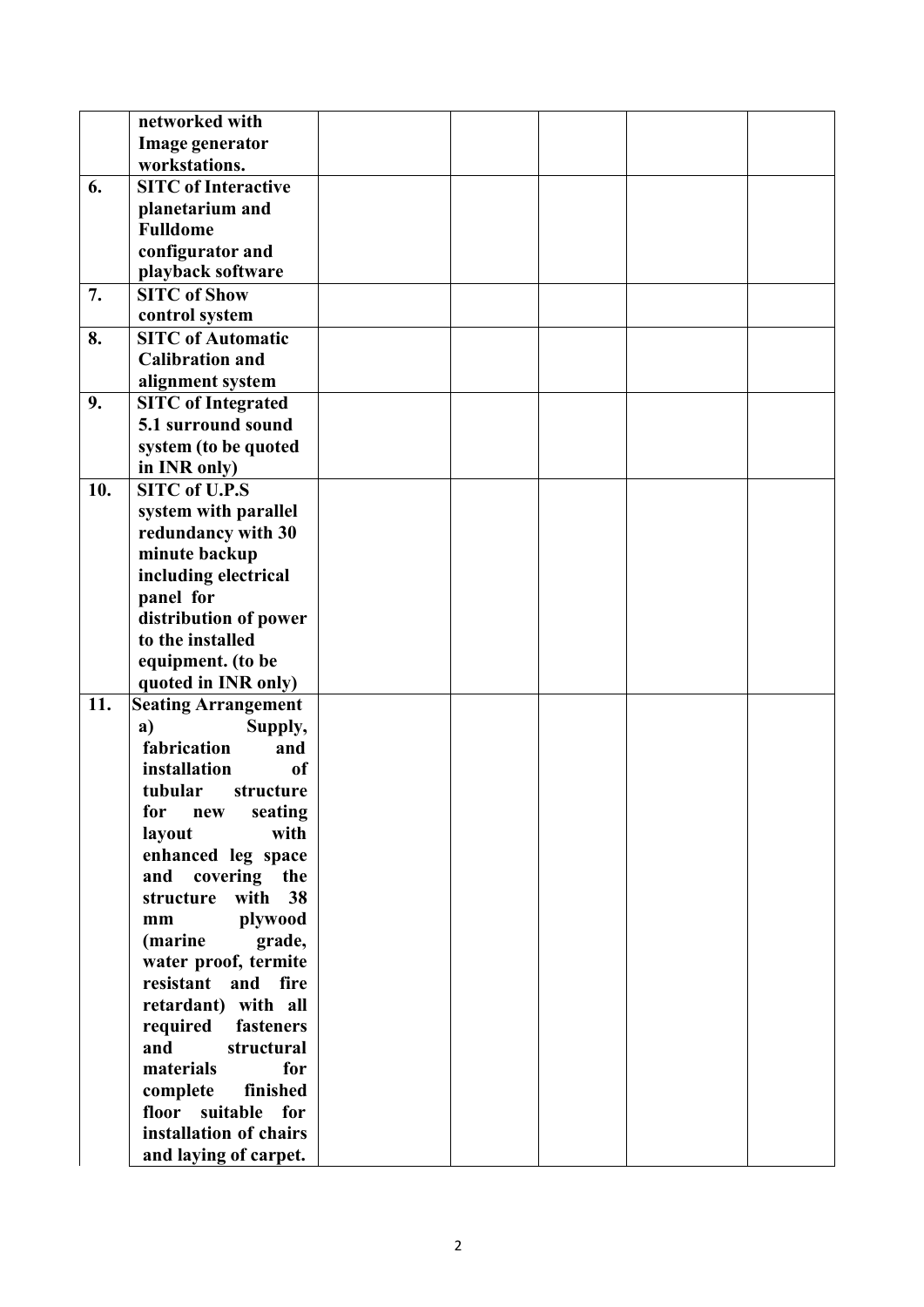|     | (to be quoted in INR<br>only)                                                                                                                                                                |  |  |  |
|-----|----------------------------------------------------------------------------------------------------------------------------------------------------------------------------------------------|--|--|--|
|     | b) Supply<br>and<br>installation of at<br>least 200 chairs<br>as per approved<br>layout.<br>(t <sub>0</sub> )<br>be<br>quoted in INR<br>only)                                                |  |  |  |
| 12. | <b>SITC of LED Cove</b><br>light, staircase<br>lighting, step lights,<br>exit and emergency<br>exit signage etc.                                                                             |  |  |  |
| 13. | <b>Supply of Active 3D</b><br>spectacles (700 nos.)<br>along with supply<br>and installation of<br>storage, contactless<br>charging and UV<br><b>Sterilization</b><br>equipment.             |  |  |  |
| 14. | <b>Training on</b><br><b>FULLDOME</b><br><b>PROJECTION</b><br><b>SYSTEM</b>                                                                                                                  |  |  |  |
| 15. | Any other items of<br>work/equipment etc.<br>not covered above,<br>under Sl. No. 1 to 14<br>but required as per<br>scope of work<br>provided.<br>(add additional rows<br>as may be required) |  |  |  |

# PART B (To be quoted in INR only)

PS: Refer Annexure L for details.

| S.<br>No. | <b>Description of the</b><br>work                 | <b>Quantity/Unit</b><br>cost as may<br>be applicable | Rate | Amount | Applicable<br><b>Taxes</b><br>(with break-<br>up) | <b>Total</b><br><b>Amount</b> |
|-----------|---------------------------------------------------|------------------------------------------------------|------|--------|---------------------------------------------------|-------------------------------|
| 1.        | <b>Dismantling</b><br>work/repairing/rene<br>wing |                                                      |      |        |                                                   |                               |
|           | <b>Setting out of grid</b>                        |                                                      |      |        |                                                   |                               |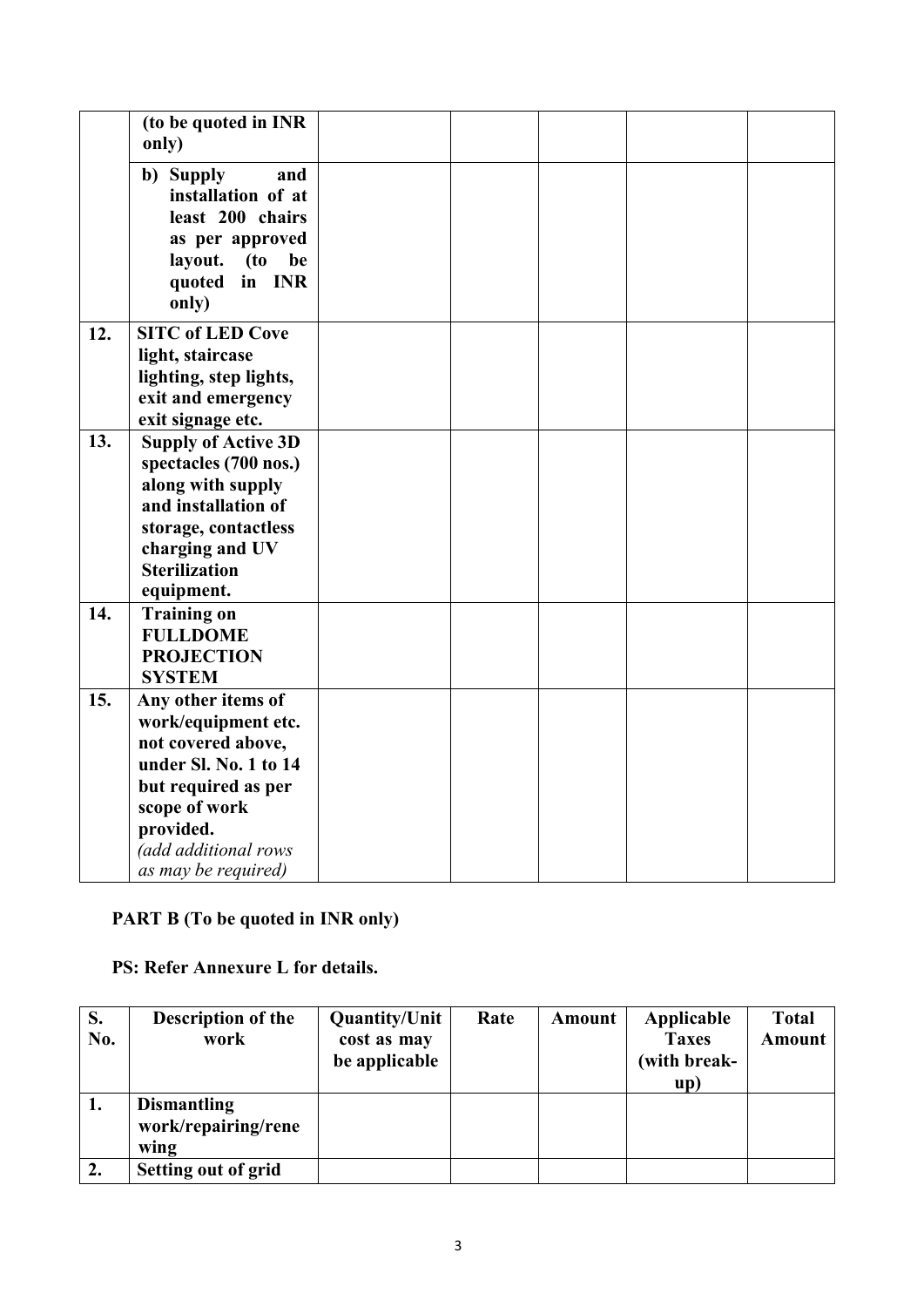| 3.               | lines, main arc lines<br>etc.<br><b>Brick work and</b>                                                                                                                                      |     |  |  |
|------------------|---------------------------------------------------------------------------------------------------------------------------------------------------------------------------------------------|-----|--|--|
|                  |                                                                                                                                                                                             |     |  |  |
|                  | concrete work                                                                                                                                                                               |     |  |  |
| $\overline{4}$ . | Misc. work of AC<br>Return & Light Box                                                                                                                                                      |     |  |  |
| 5.               | <b>Flooring work</b>                                                                                                                                                                        |     |  |  |
| 6.               | Panelling,<br><b>Woodwork &amp; False</b><br><b>Ceiling</b>                                                                                                                                 |     |  |  |
| 7.               | <b>Painting &amp; Finishing</b><br>work                                                                                                                                                     |     |  |  |
| 8.               | <b>Image Generator</b><br>Room & other work                                                                                                                                                 |     |  |  |
| 9.               | <b>AC &amp; Electrical</b><br>works                                                                                                                                                         |     |  |  |
| 10.              | Any other items of<br>work/equipment etc.<br>not covered above,<br>under Sl. No. 1 to 9<br>but required as per<br>scope of work<br>provided.<br>(add additional rows<br>as may be required) |     |  |  |
|                  | Total amount of INR of PART A and PART<br>B taken together (to be entered by bidder)                                                                                                        | .Rs |  |  |

| Note: The total amount should be tallied with            |  |
|----------------------------------------------------------|--|
| column N of Price bid BoQ.                               |  |
| Total amount quoted by the bidder in PART   USD/GBP/EURO |  |
| A other than INR (to be entered by bidder)               |  |
| Note: The total amount should be tallied with            |  |
| column M of Price bid BoQ.                               |  |

### IMPORTANT NOTES:

1. The bidders shall along with Annexure H (PART A) submit in their letterhead a detailed list of deliverables along with cost break-up of each item, break-up of taxes considered while arriving at the gross value of each item as per the following format: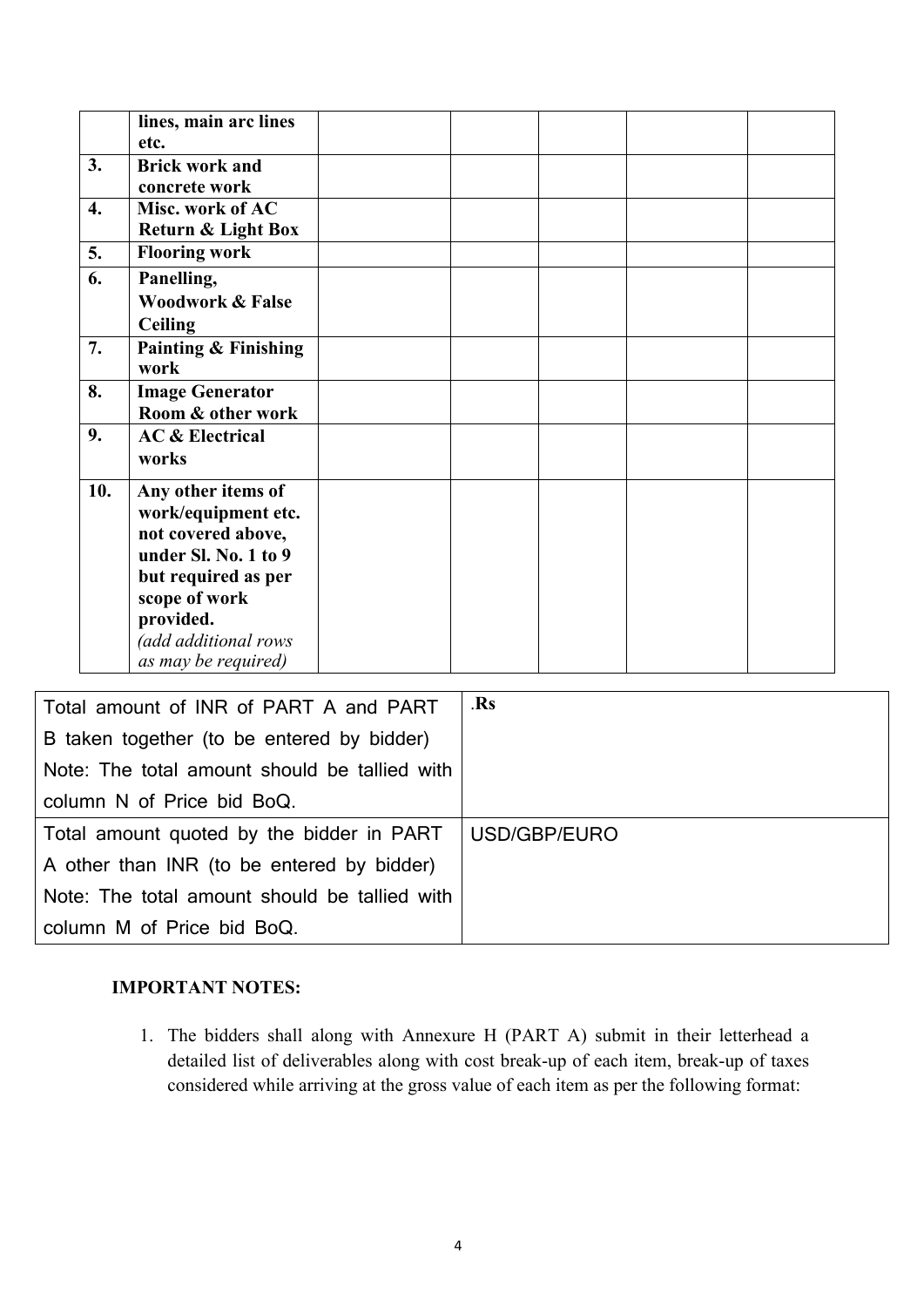| <b>S. No. Description Base rate   Quantity</b> |           |        | Total   Details of taxes | Any other   TOTAL |  |
|------------------------------------------------|-----------|--------|--------------------------|-------------------|--|
| of item                                        | (INR/USD) | amount | and duties               | cost with         |  |
|                                                | /EURO)    |        | included with            | details           |  |
|                                                |           |        | clear break-up           |                   |  |
|                                                |           |        | of each tax              |                   |  |
|                                                |           |        | considered               |                   |  |
|                                                |           |        |                          |                   |  |

- 2. The bidders may note that while arriving at the total cost, NCSM shall consider the total cost of initial installation and subsequent cost of operations and maintenance for a period of seven years to decide on the lowest bidder.
- 3. The bidders shall consider the prevailing tax rates while quoting the rates. However, in the event of any changes in the statutory taxes and duties, the rates applicable at the